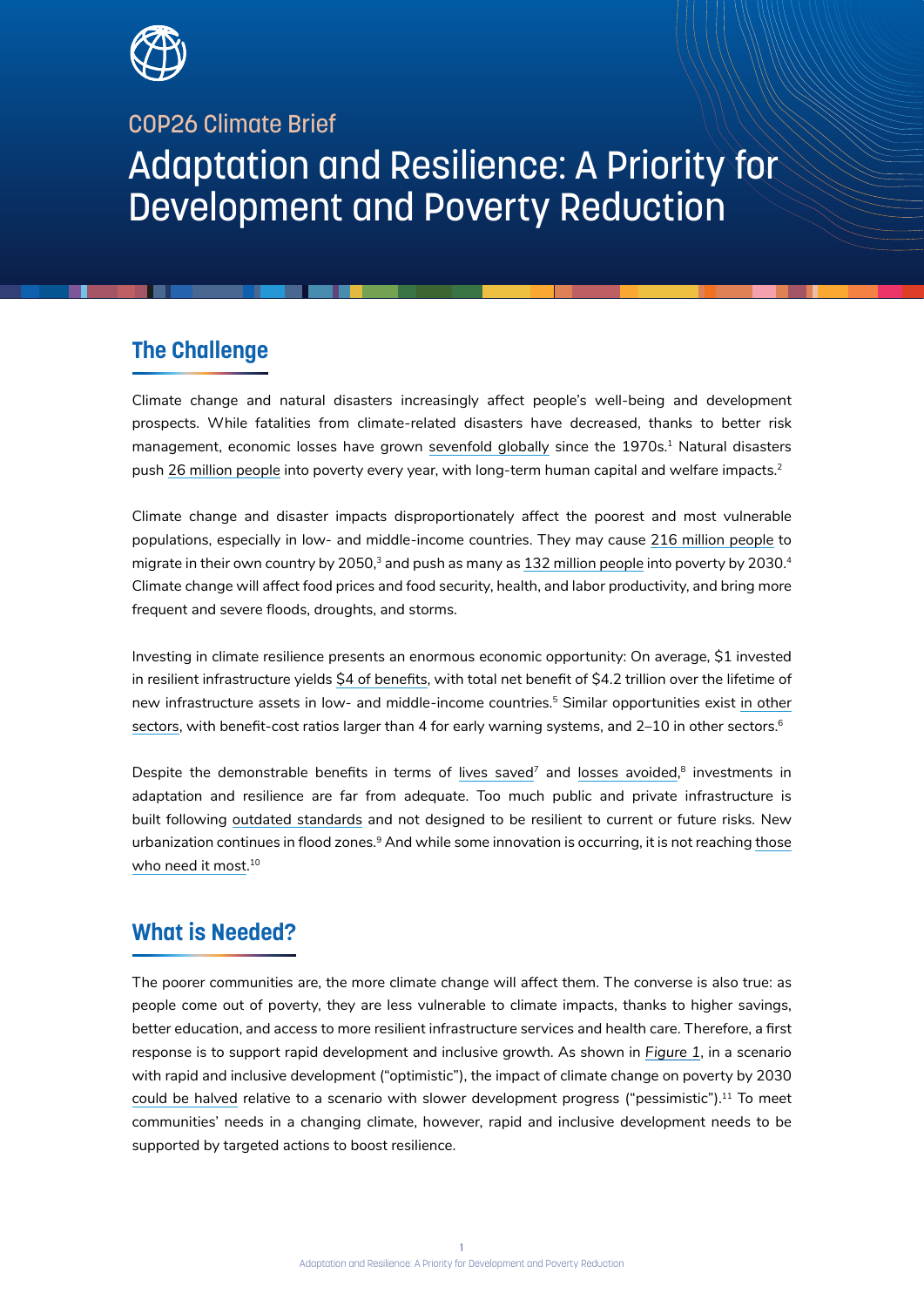

#### **FIGURE 1:** Rapid and inclusive development reduces the near-term (2030) impacts of climate change



**The World Bank Group's** *Adaptation Principles* **report**<sup>12</sup> **identifies four priorities for boosting resilience:** 

- » It is important that the **private sector** has the regulatory and policy environments needed to be able to adapt.
- » **Public investments, assets, and services** need to be better protected from climate impacts—for instance, through land use and infrastructure planning.
- » It is vital to invest in **preparedness**, such as early warning and emergency management systems, financial inclusion (including insurance), and strong financial and social systems.
- » Adaptation needs to be **mainstreamed in policy, planning, budgets, and monitoring,** and public finance needs to support resilience through a more robust tax base and financial instruments such as reserve funds, contingent finance, regional risk pools, and insurance schemes.<sup>13</sup> A whole-of-the society approach, with iterative learning and evaluation, is essential to boosting adaptation at all levels.

## **How Is the WBG Contributing to Solutions?**

The World Bank Group (WBG) is today the world's largest financier of climate action in developing countries, accounting for over two-thirds of adaptation finance in 2020.<sup>14</sup> In fiscal year 2021 alone, the WBG delivered about \$10.7 billion to support adaptation—over half of its total climate finance, in line with its target to have 50% of its climate finance support adaptation. The WBG is also contributing heavily through its knowledge work at global and country levels.

As part of its new Climate Change Action Plan 2021–2025, 15 the WBG is aiming to prioritize adaptation and resilience on several fronts. At the strategic level, this will entail working with client countries to support climate and development diagnostics, planning and policies to align their financial flows with the low-carbon and climate-resilient goals of the Paris Agreement.<sup>16</sup> Key sectoral priorities include resilient infrastructure, climate-smart agriculture and food security, nature-based solutions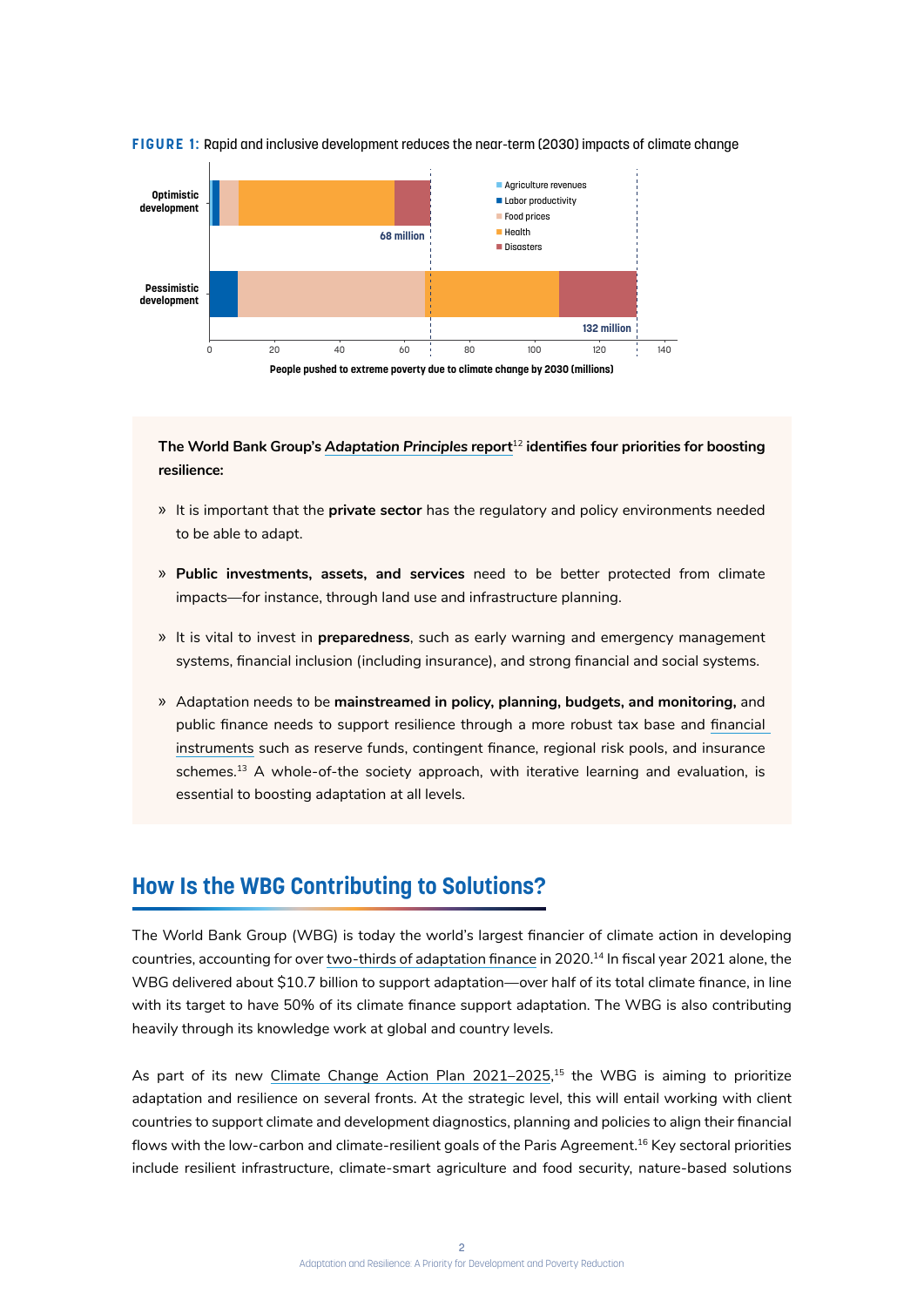and the blue economy, resilient cities, supporting country governments to increase the resilience of key industries through business continuity planning, and reducing shocks and protecting livelihoods through hydro-meteorological services and early warning systems.

#### **WBG support for solutions can be organized in three main areas:**

- » Information, tools, and data for decision-makers to **spend better** by mainstreaming resilience and climate change in decisions and investments in a cost-effective way;
- » Investments and mobilization of private capital to **spend more** on physical resilience and adaptation; and
- » Policies and systems to boost **social and financial resilience** to cope with and recover from impacts that cannot be prevented.

### **Spend better by mainstreaming adaptation and resilience**

The WBG informs decision-making by national governments or private sector parties. In Ethiopia, the WBG helped develop guidelines on climate and disaster risks that were applied in the 2021 national budget. As a result, projects are now subject to climate and disaster risk screening and appraisal. At the urban level, the City Scan tool visualizes and assesses the shocks and long-term stresses faced by cities to help identify priority actions and investments.17 Its applications have resulted in nine potential public-private partnerships and resilient infrastructure projects across eight African cities.

In our private sector investments, projects are screened for climate risks. Due diligence by the International Finance Corporation (IFC) on a forestry investment in Colombia, and by the Multilateral Investment Guarantee Agency (MIGA) on a rural transport investment in Kenya, both identified climate risks and mitigation measures that were then implemented, such as drought and wind‐resistant planting material and enhanced flood control measures.

#### **Tools and data for more resilient investments and decisions**

Access to climate and multi-hazard meteorological data is critical for resilience planning and disaster prevention. The Bank is actively working with the World Meteorological Organization and others to support development of early warning systems, such as through an innovative financing initiative, the Systematic Observations Financing Facility. 18

To improve access to climate information and support adaptation, the Bank hosts an online climate data platform, the Climate Change Knowledge Portal (CCKP),<sup>19</sup> which provides climate data and climate-risk information that users can use to define, understand, and communicate future climate change scenarios.

An accompanying stress-testing method and tool (RiST) helps integrate climate and disaster risks in the economic analysis of investments.20 It can be used internally for WBG projects as well as by countries and private sector investors. And it supports the development of a Resilience Rating System that can be used to monitor and report on how disaster and climate risks are integrated in project design and appraisal, but also help drive investments toward the most resilient projects.<sup>21</sup>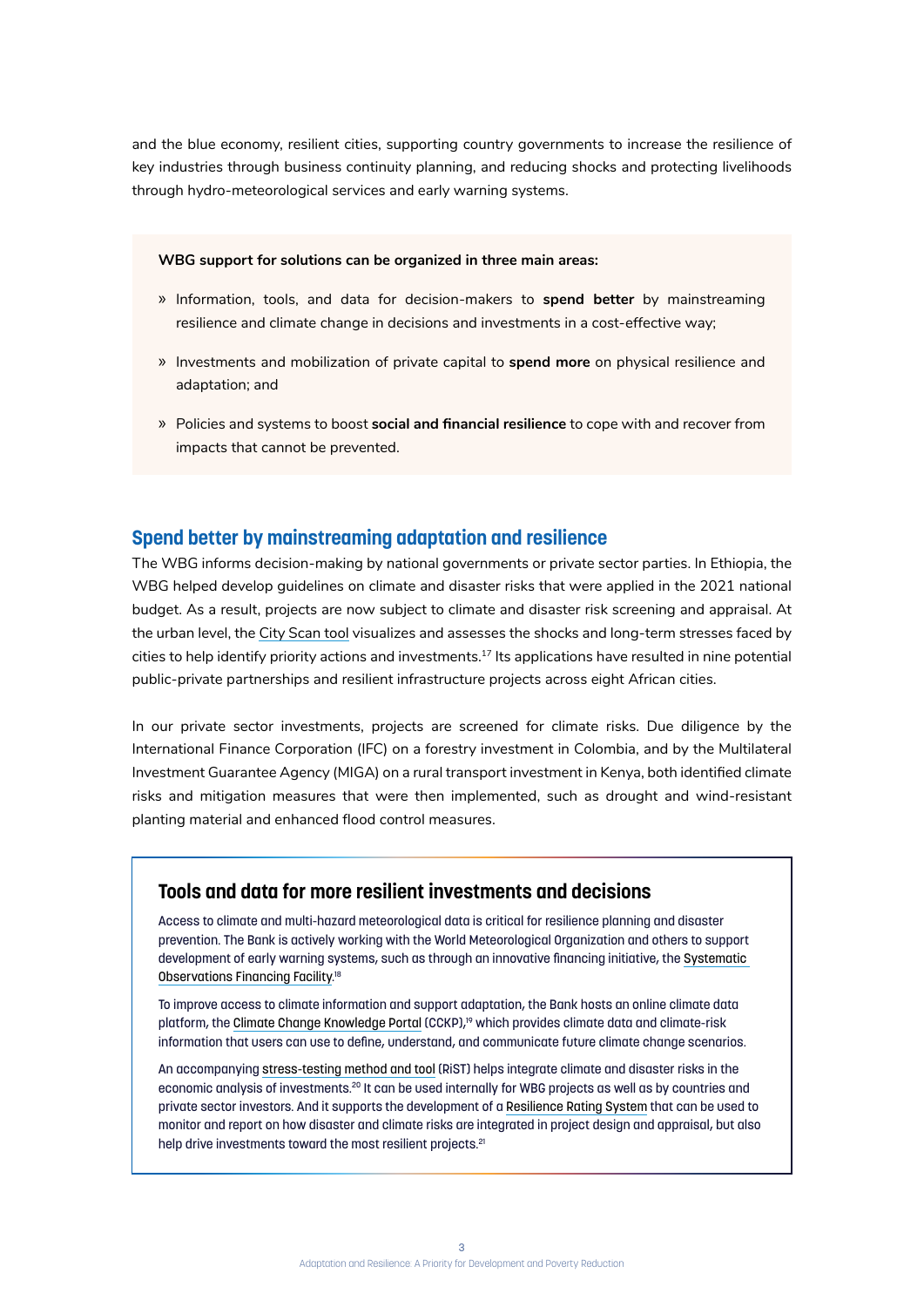#### **Spend more on physical resilience and adaptation**

The WBG supports increased adaptation investments through its financing. Examples include a major program in Kerala, India, that will reorganize the state's agriculture department along climatic and ecological zones. The program aims to boost the state's resilience by supporting urban and local governments with planning for unexpected shocks. In parallel, IFC Advisory Services are working with the Kerala

Infrastructure Investment Fund to help incorporate climate resilience aspects in all infrastructure projects financed through the institution, and also to create the first diaspora bond in India. A core aspect of effective adaptation capacity building is support for communities themselves to control the funding and decision-making on investments. The Bank has a large portfolio of these Community Driven Development programs, including in the Philippines, Indonesia, Bangladesh, and Kenya, among others.<sup>22</sup>



A stormwater drainage system that helped build resilience in Beira, Mozambique. Resilience-building interventions in the city, including implementing nature-based solutions, helped the city manage the impacts of Cyclone Idai in 2019. –PHOTO BY SARAH FARHAT / WORLD BANK

Mobilizing private finance is a key part of the effort to drive greater investment in resilience and adaptation. The WBG initiative "Enabling Private Investment in Climate Adaptation and Resilience" is advancing analytical efforts to better understand barriers to private sector investments in adaptation and to identify investable projects.<sup>23</sup> A core challenge with resilience investments is that, while large, the benefits typically come in the form of avoided impacts. This means they are not always visible or easy to monetize for those making the investment. In their private sector operations, IFC and MIGA work with clients to demonstrate the business case for climate resilience. Tools such as the Resilience Rating System and IFC's Building Resilience Index<sup>24</sup> can also give an edge to well-designed, resilient projects by making their quality more visible to decision-makers and investors.

Examples of IFC investments in climate resilience include the city of Izmir's water utility, where conserving water is increasingly critical in a context of growing demand and declining water supplies, and energy diversification in Zambia, where droughts are impacting hydropower production. Similarly, MIGA recently deployed a guarantee product to support the private sector financing of a flood protection system to enhance the climate resilience of the Special Economic Zone at Duqm.

#### **Boost social and financial resilience**

The WBG supports interventions to boost resilience, such as helping countries in the Sahel build shockresponsive adaptive social protection systems, including social registries and drought response cash transfer programs. In Mozambique, the Bank's Program for Results (PforR) supported the disaster risk management reform agenda by operationalizing and recapitalizing a Disaster Management Fund and enabling the purchase of sovereign catastrophe risk insurance. Other examples of agile instruments to crises include Catastrophe Deferred Drawdowns<sup>25</sup> or Contingency Emergency Response Components, <sup>26</sup>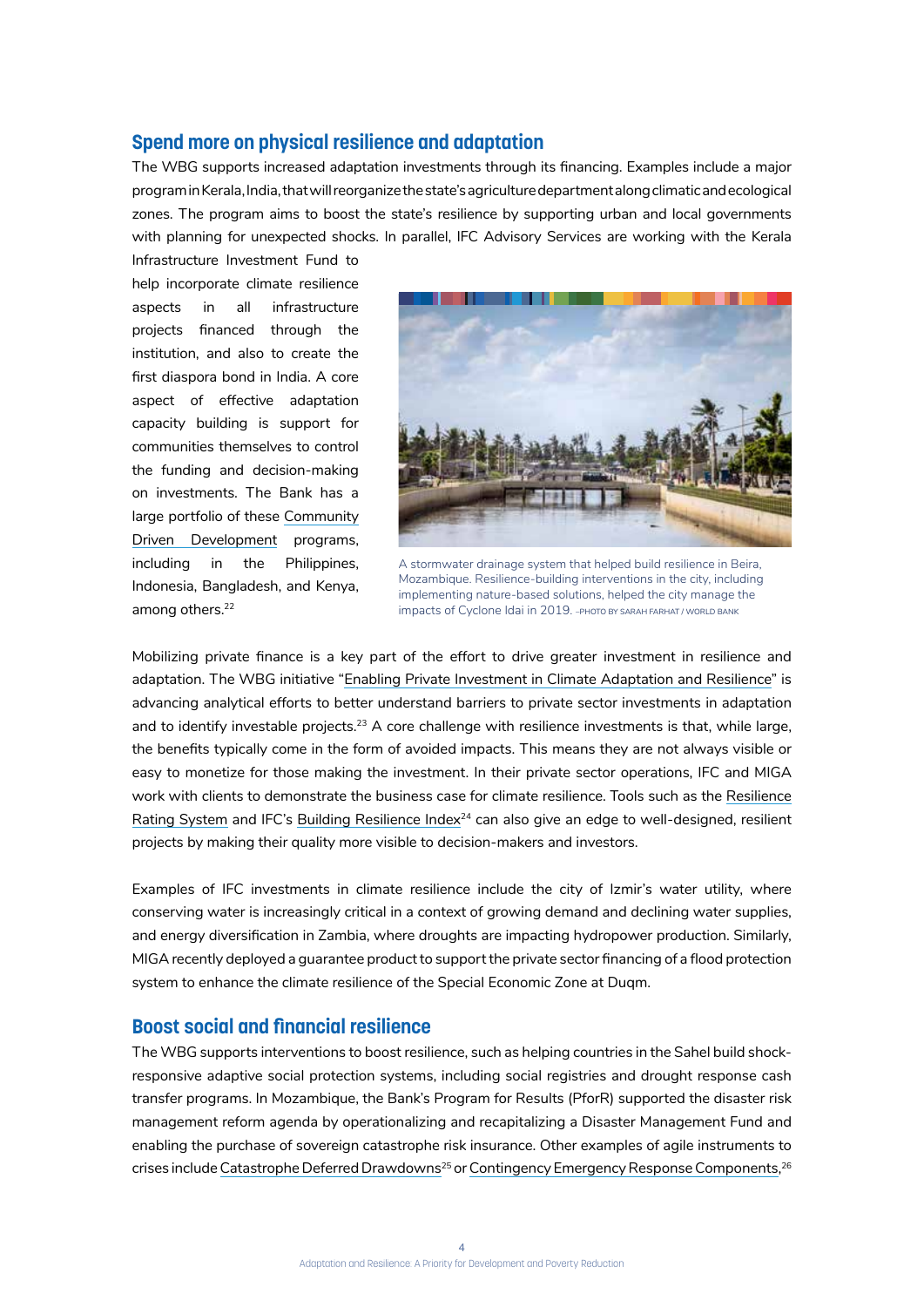which have been particularly effective for quickly providing resources when disasters strike and at the outset of the COVID-19 crisis.

## **Mainstreaming climate risks in the public and private financial sectors**

The World Bank and the International Monetary Fund (IMF) developed a holistic approach to assess climaterelated risks and opportunities for the financial sector in the Philippines. 27 The Bank is also supporting the Philippines' Central Bank and other financial sector authorities to implement identified priority actions to green the financial system. Tools to assess the impact of climate change on public financial systems and strengthen their capabilities have been prepared for Antigua and Barbuda, Belize, Dominica, Grenada, Guyana, Haiti, Jamaica, St. Lucia, St. Vincent and the Grenadines, and Uruguay. In St. Lucia, for instance, this exercise led to reforms in emergency budget procedures and the procurement of supplies that helped the government respond more effectively to COVID-19.

Finally, the WBG is supporting efforts to help vulnerable countries access financial markets and secure additional risk capital against climate shocks. An example is the establishment of regional sovereign catastrophe risk pools in the Caribbean, the Pacific, and Southeast Asia, which currently provide for catastrophe coverage in excess of \$1 billion; issuance of catastrophe bonds in excess of \$5 billion, including the recent cat bond for Jamaica; the establishment of agricultural (index-based) insurance programs backed by private reinsurance in Kenya, enabling around 450,000 farmers to access credit to boost productivity; and the design and launch of the state asset insurance program in Indonesia, which insures more than 4,000 assets, with a coverage value of \$2.3 billion. The WBG is also working with the Insurance Development Forum, a public-private partnership, to extend the use of insurance and related risk management capabilities to build greater resilience.

## **What Will Success Look Like?**

There are many examples of successful actions to foster adaptation and resilience. The challenge now is to scale them up and mainstream them, so they can have a material impact on reducing vulnerability around the world. Success will be to transform what is today considered as best practice into a new normal, applied in all countries, for all decisions and investments. This is particularly important for the substantial ongoing investments in infrastructure and asset stocks in low- and middle-income countries, where the focus will be both on reducing existing risks and on preventing the creation of, and lock-in into, further risks.

In order for *all* decisions and investments—domestic and international, public and private—to be able to consider disaster and climate risks, decision-makers need access to high-quality data, tools, and methodologies, as well as standards to ensure the best and most-resilient projects are prioritized for finance and implementation. Working with its partners, the WBG is contributing to the creation and dissemination of data and tools, such as the Climate Change Knowledge Portal and the Resilience Rating System, ensuring that they benefit low- and middle-income countries and facilitate their development.

Furthermore, success in adaptation and resilience requires boosting investments, with growing contributions from the private sector. Appropriate blending of concessional and non-concessional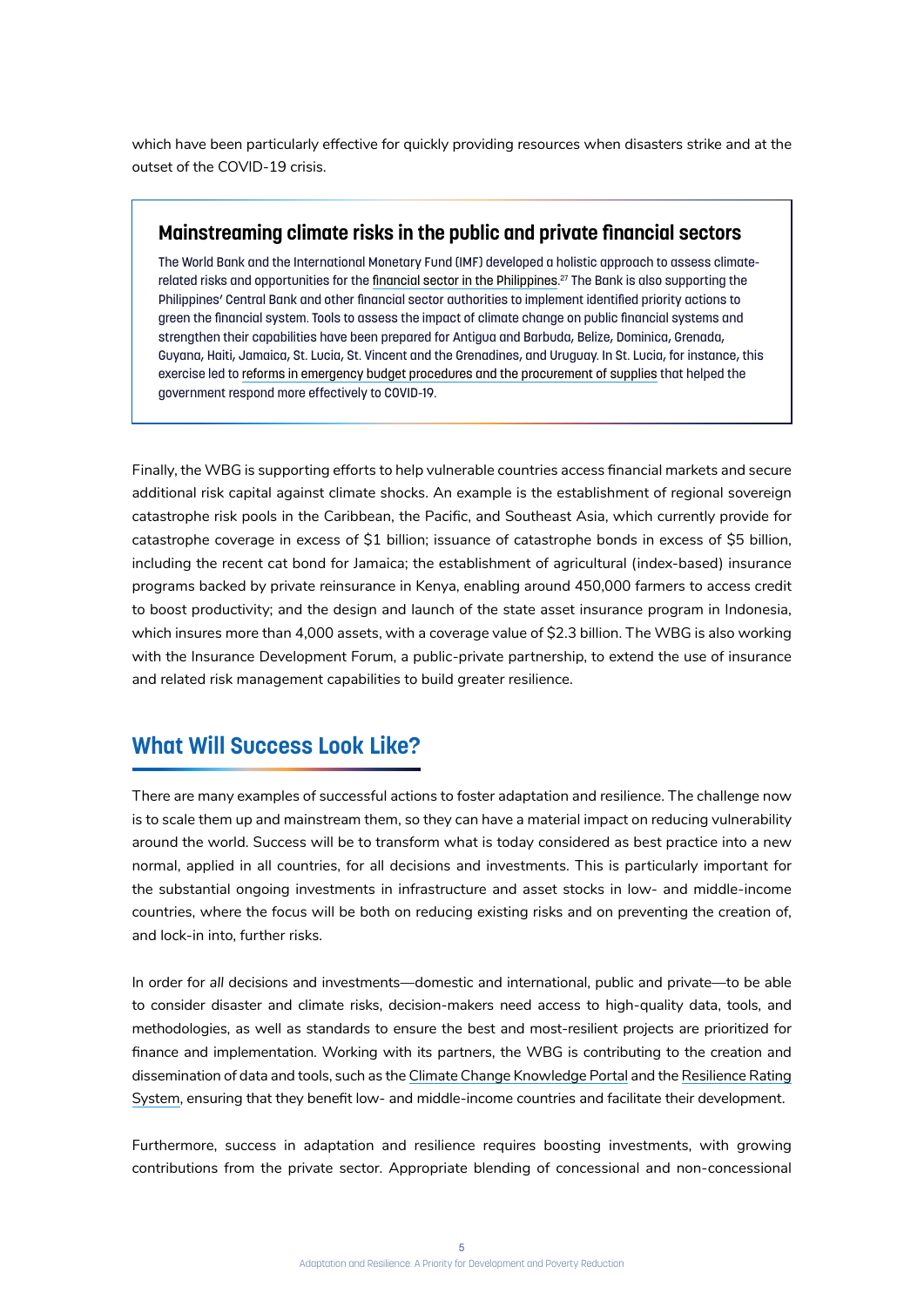resources can facilitate investments in resilience and adaptation and enable significant mobilization of private capital.

Finally, all people, firms, and national and subnational governments should be equipped with the tools they need to cope with and recover from the impacts and shocks that cannot (or will not) be avoided. The WBG contributes to this objective by supporting whole-of-government financial risk management strategies, as well as intervention toward financial inclusion and stronger social safety nets and adaptive social protection systems.

Through an appropriate balance between prevention and preparedness, all countries can become less vulnerable to climate change impacts, and more resilient to all shocks or crises. This will be a major contribution to achieving more robust and sustainable development and rapidly eradicating extreme poverty.

#### **Endnotes**

- 1. WMO. 2021. "Atlas of Mortality and Economic Losses from Weather, Climate and Water Extremes (1970-2019)." WMO-No. 1267. Geneva: World Meteorological Organization.
- 2. Hallegatte, Stephane, Adrien Vogt-Schilb, Mook Bangalore, and Julie Rozenberg. 2017. *Unbreakable: Building the Resilience of the Poor in the Face of Natural Disasters*. Washington, DC: World Bank.
- 3. Clement, Viviane, Kanta Kumari Rigaud, Alex de Sherbinin, Bryan Jones, Susana Adamo, Jacob Schewe, Nian Sadiq, and Elham Shabahat. 2021. "Groundswell Part 2: Acting on Internal Climate Migration." Washington, DC: World Bank.
- 4. World Bank. 2020. *Poverty and Shared Prosperity 2020: Reversals of Fortune*. Washington, DC: World Bank.
- 5. Hallegatte, Stephane, Jun Rentschler, and Julie Rozenberg. 2019. *Lifelines: The Resilient Infrastructure Opportunity*. Sustainable Infrastructure Series. Washington, DC: World Bank.
- 6. Global Commission on Adaptation. 2019. "Adapt Now: A Global Call for Leadership on Climate Resilience." Rotterdam and Washington, DC: Global Center on Adaptation and World Resources Institute.
- 7. United Nations. 2021. "Climate and Weather Related Disasters Surge Five-Fold over 50 Years, but Early Warnings Save Lives— WMO Report." UN News. September 1, 2021.
- 8. World Bank. 2019. "What States Can Learn from Odisha in Disaster Preparedness and Mitigation." Interview with Deepak Singh, Lead Disaster Risk Management Specialist. June 14.
- 9. Tellman, B., J. A. Sullivan, C. Kuhn, A. J. Kettner, C. S. Doyle, G. R. Brakenridge, T. A. Erickson, and D. A. Slayback. 2021. "Satellite Imaging Reveals Increased Proportion of Population Exposed to Floods." *Nature* 596 (7870): 80–86.
- 10. Glachant, Matthieu. 2020. "Innovation in Climate Change Adaptation: Does It Reach Those Who Need It Most?" World Bank Blogs – Development and a Changing Climate. June 9.
- 11. Jafino, Bramka Arga, Stéphane Hallegatte, and Brian James Walsh. Forthcoming. "Revised Estimates of the Future impact of Climate Change on Poverty by 2030." Policy Research Working Paper. Washington, DC: World Bank.
- 12. Hallegatte, Stephane, Jun Rentschler, and Julie Rozenberg. 2020. "Adaptation Principles: A Guide for Designing Strategies for Climate Change Adaptation and Resilience." Washington, DC: World Bank.
- 13. World Bank. 2017. "Sovereign Catastrophe Risk Pools: World Bank Technical Contribution to the G20." Washington, DC: World Bank.
- 14. World Bank. 2021. "Multilateral Development Bank Climate Finance for Developing Countries Rose to US\$ 38 Billion, Joint Report Shows." Press release. July 2.
- 15. World Bank Group. 2021. "World Bank Group Climate Change Action Plan 2021–2025: Supporting Green, Resilient, and Inclusive Development." Washington, DC.
- 16. World Bank Group. 2021. "Country Climate and Development Reports (CCDRs)." World Bank Group COP26 Climate Briefs. Washington, DC: World Bank. https://www.worldbank.org/en/topic/climatechange/publication/world-bank-group-cop26-climatebriefs.
- 17. World Bank. 2021. "City Resilience Program Annual Report 2020." Washington, DC: World Bank.
- 18. See https://public.wmo.int/en/our-mandate/how-we-do-it/development-partnerships/Innovating-finance.
- 19. See https://climateknowledgeportal.worldbank.org.
- 20. RiST stands for Risk Stress Test; it is an Excel-based tool. See World Bank. 2021. "Is Your Project Robust to the Impacts of Climate Change and Disasters?" World Bank News. August 12.
- 21. World Bank. 2021. "Resilience Rating System: A Methodology for Building and Tracking Resilience to Climate Change." Washington, DC: World Bank.